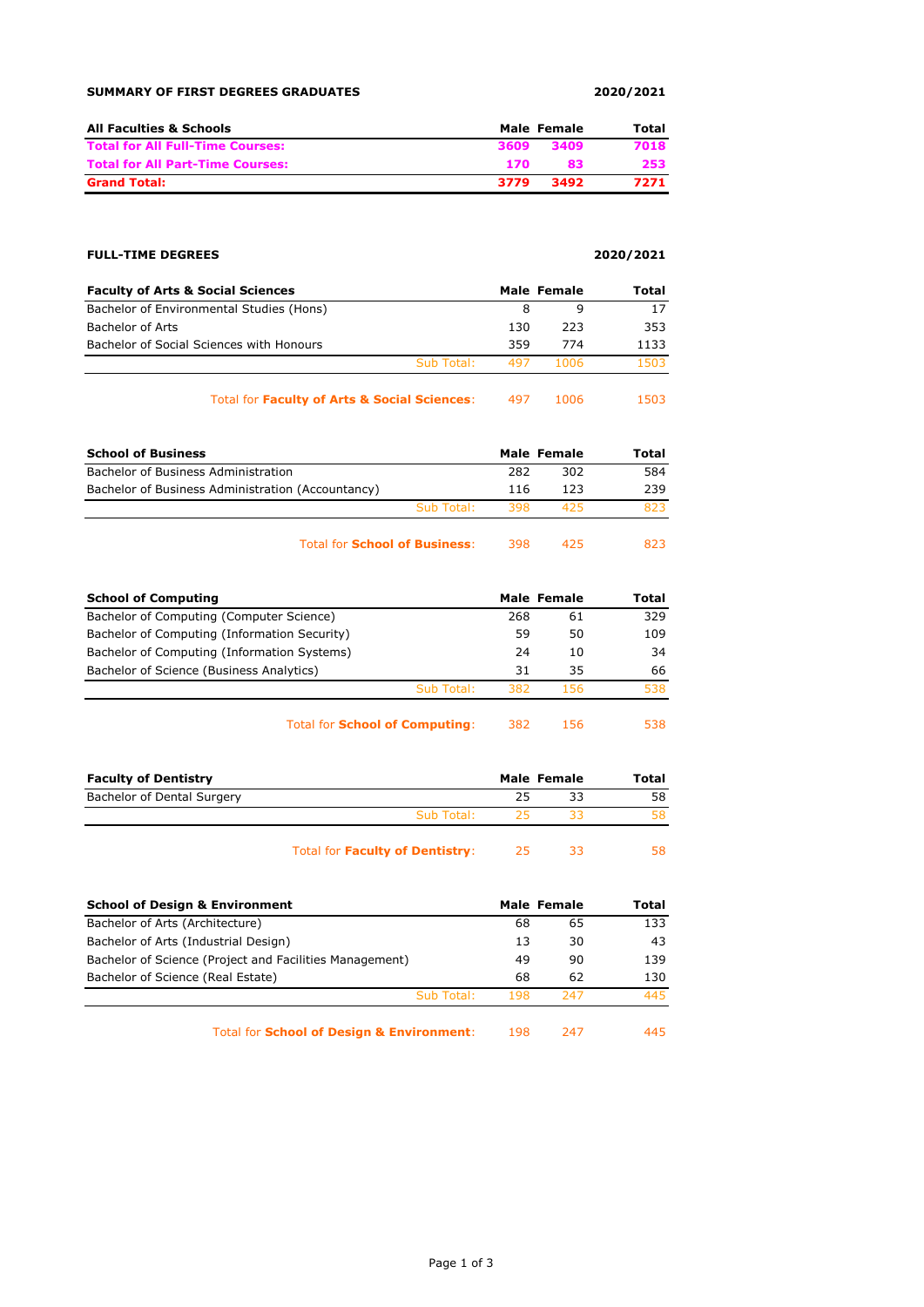| <b>Faculty of Engineering</b>                                |      | Male Female | Total |
|--------------------------------------------------------------|------|-------------|-------|
| Bachelor of Engineering (Biomedical Engineering)             | 70   | 80          | 150   |
| Bachelor of Engineering (Chemical)                           | 218  | 74          | 292   |
| Bachelor of Engineering (Civil)                              | 112  | 35          | 147   |
| Bachelor of Engineering (Electrical)                         | 172  | 47          | 219   |
| Bachelor of Engineering (Engineering Science)                | 21   |             | 22    |
| Bachelor of Engineering (Environmental)                      | 27   | 21          | 48    |
| Bachelor of Engineering (Industrial and Systems Engineering) | 66   | 24          | 90    |
| Bachelor of Engineering (Materials Science and Engineering)  | 44   | 27          | 71    |
| Bachelor of Engineering (Mechanical)                         | 318  | 38          | 356   |
| Sub Total:                                                   | 1048 | 347         | 1395  |
|                                                              |      |             |       |

Total for **Faculty of Engineering**: 1048 347 1395

| Joint Multi-Disciplinary Programmes                   |      | Male Female | Total |
|-------------------------------------------------------|------|-------------|-------|
| Bachelor of Engineering (Computer Engineering)        | 131  |             | 158   |
| Sub Total:                                            | -131 |             | 158.  |
| <b>Total for Joint Multi-Disciplinary Programmes:</b> | 131  |             | 158.  |

| <b>Faculty of Law</b> |            | <b>Male Female</b> |      | Total |
|-----------------------|------------|--------------------|------|-------|
| Bachelor of Laws      |            | 125                | 110  | 235   |
|                       | Sub Total: | 125                | 11 N | 235.  |
|                       |            |                    |      |       |

| Total for Faculty of Law: | 125<br>110 | 235 |
|---------------------------|------------|-----|
|---------------------------|------------|-----|

| <b>Faculty of Science</b>                        |            |     | Male Female | Total |
|--------------------------------------------------|------------|-----|-------------|-------|
| Bachelor of Environmental Studies (Hons)         |            | 10  | 18          | 28    |
| Bachelor of Science                              |            | 363 | 383         | 746   |
| Bachelor of Science (Computational Biology)      |            | 11  | O           | 11    |
| Bachelor of Science (Data Science and Analytics) |            | 29  | 29          | 58    |
| Bachelor of Science (Pharmacy)                   |            | 74  | 97          | 171   |
|                                                  | Sub Total: | 487 | 527         | 1014  |
|                                                  |            |     |             |       |

Total for **Faculty of Science**: 487 527 1014

| <b>Yale-NUS College</b>          |            |     | Male Female | Total |
|----------------------------------|------------|-----|-------------|-------|
| Bachelor of Arts with Honours    |            | 73  | 104         | 177   |
| Bachelor of Science with Honours |            | 33  | 26          | 59    |
|                                  | Sub Total: | 106 | 130         | 236   |
|                                  |            |     |             |       |

Total for **Yale-NUS College**: 106 130 236

| Yong Loo Lin School of Medicine                   | Male Female |     | Total |
|---------------------------------------------------|-------------|-----|-------|
| Bachelor of Medicine and Bachelor of Surgery      | 133         | 160 | 293   |
| Bachelor of Science (Nursing)                     | 51          | 220 | 271   |
| Sub Total:                                        | 184         | 380 | 564   |
|                                                   |             |     |       |
| <b>Total for Yong Loo Lin School of Medicine:</b> | 184         | 380 | 564   |

| <b>Yong Siew Toh Conservatory of Music</b>            |           | Male Female |     |
|-------------------------------------------------------|-----------|-------------|-----|
| Bachelor of Music                                     | 28        |             | 49  |
| Sub Total:                                            | <b>78</b> |             | 49. |
| <b>Total for Yong Siew Toh Conservatory of Music:</b> | -28       |             | 49. |